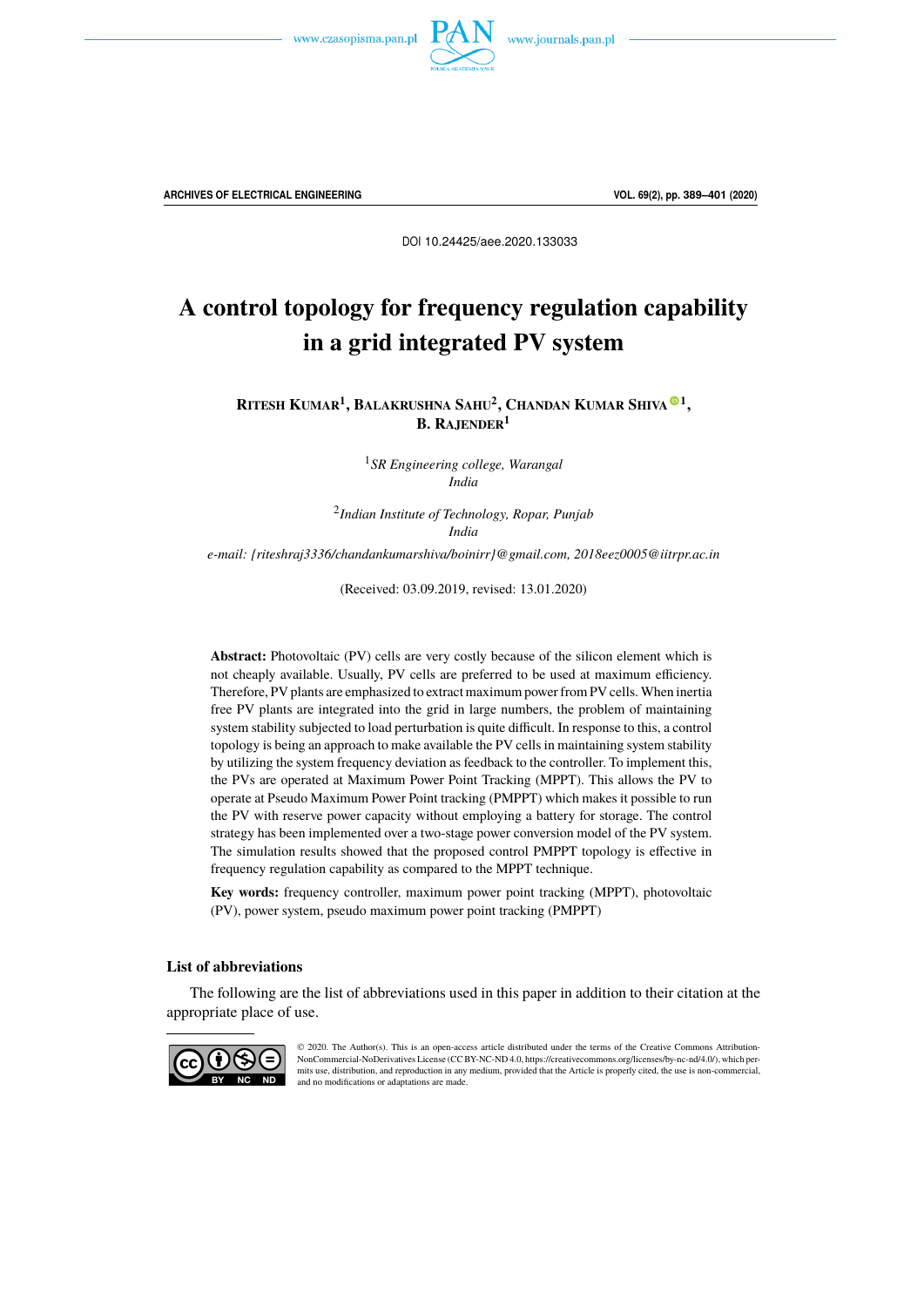www.czasopisma.pan.pl



390 *R. Kumar, B. Sahu, C.K. Shiva, B. Rajender* Arch. Elect. Eng.

| <b>AGC</b>   | Automatic generation control               |
|--------------|--------------------------------------------|
| <b>CMPPT</b> | Current based maximum power point tracking |
| <b>FLC</b>   | Fuzzy logic controller                     |
| <b>INC</b>   | Incremental conductance                    |
| <b>LFC</b>   | Load frequency control                     |
| <b>MPPT</b>  | Maximum power point tracking               |
| <b>PMPPT</b> | Pseudo maximum power point tracking        |
| PV           | Photovoltaic                               |
| <b>VSC</b>   | Voltage source converter                   |

## **1. Introduction**

The growth of industries and domestic electrifications in the world require most of the energy from fossil fuel. To conserve primary energy assets, it is a promotional and needful drive to reduce the consumption of energy from conventional energy sources and suggested to use energy from renewable sources like solar, wind, biomass, tidal, geothermal, etc. However solar and wind have to gain more popularity among other renewable sources. India has been already in the path of becoming a global leader by the installation capacity of wind power of 21.1 GW. As solar power generation is completely pollution-free, easy for construction and the rate of development of photovoltaic (PV) generations have been increasing day by day. At present, India's total installed capacity of the grid integrated solar power plant as on 31.03.2014 is 2631.96 MW [1]. According to the National Solar Mission, India will be a global leader in installed solar generation capacity of 175 GW by the year 2022. Therefore, more immense research makes it possible to create the PV system more efficient. Though the silicon material is costly, it is a usual practice to run the PV unit at its maximum power generation by using maximum power point tracking (MPPT). In [2], authors have compared different types of MPPT algorithms for maximum power extraction from the PV panel.

By increasing the large numbers of the PV into the power grid, it is incapable of taking part in the inertial/frequency response when disturbances occur in the power system. This phenomenon is seen in the PV power plant because the MPPT does not allow the PV to operate according to the loading condition. Due to the incapability of the PV to take part in frequency regulation, the power system may lose its stability when there will be a fault like line outage, three-phase short circuit fault or a large change in load in the power system. To overcome these types of problems, many authors have developed control methodologies by employing battery storage [3]. However, battery storage facilities are very costly and also needs additional maintenance cost and further replacement cost. Therefore, a proper control methodology may be needed to avoid the use of the battery to achieve better frequency regulation of solar PV plants.

A PV generation system is becoming important as it offers many advantages including no fuel costs, almost no pollution, little maintenance and no noise emission [4]. Although, relatively, the high cost of the PV system makes it attractive for remote stand-alone loads and for small applications. However, it is expected that the designed technology will undergo cost reduction and its introduction into the electric power system will progress more rapidly in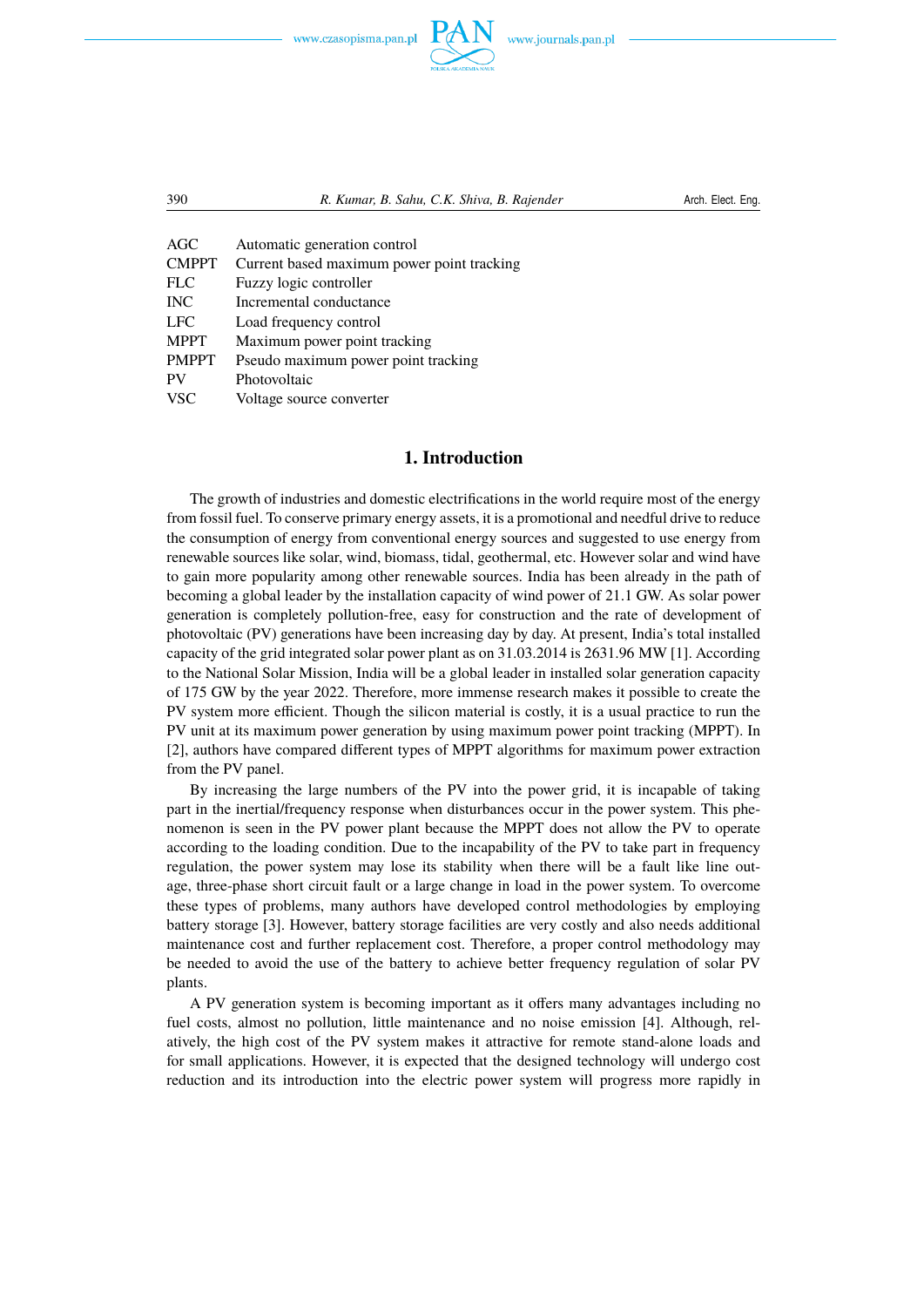www.czasopisma.pan.pl



#### Vol. 69 (2020) *A control topology for frequency regulation capability* 391

the future [5]. The power generated by a PV system is highly dependent on weather conditions. Also, it is too difficult to store the power generated by a PV system for future use [6]. To overcome this problem, the PV system may be integrated with alternate power sources and/or storage systems. The PV systems are one of the main parts of distributed power generation. The PV generators can be subjected to mismatching phenomena due to the different orientation of the modules concerning the sun rays or due to shadowing. In these cases, the MPPT technique must be designed carefully. In this work, an architecture including one DC/DC converter for each PV generator has been considered [7]. A solar PV system requires a regulation to extract the maximum of its energy taking account of the atmospheric fluctuations and external disturbances. Thereby, the MPPT technique using an Automatic Selection Algorithm to improve the efficiency of the PV system connected to a load via a DC–DC converter has been studied in [8]. In [9], a new current-based maximum power point tracking (CMPPT) method has been proposed for a single-phase PV power conditioning system and the current based MPPT modifies the incremental conductance method. The current based MPPT method makes the entire control structure of the power conditioning system simple and uses an inherent current source characteristic of the solar cell array. A new digital control scheme for a PV system using fuzzy logic and a dual MPPT controller has been studied in [10]. To obtain the maximum electricity from the solar cells, the PV modules have two MPPT controllers. The DC voltage and current are controlled to track the maximum power point, where the PV modules feed the maximum output power. An attempt to study and discuss the behavior of different MPPT techniques applied to PV systems has been concluded in [11]. In this work, techniques such as incremental conductance (INC) and fuzzy logic controller (FLC) are evaluated. Both the methods, the INC and FLC, are used with a boost DC/DC converter and a load. An application of the MPPT technique for a PV system using a grey wolf optimization technique has been studied in [12]. The problem of tracking the global peak of a PV array under partial shading conditions has been attempted by employing the grey wolf optimizer based MPPT technique. The proposed scheme is studied for a PV array under PSCs which exhibits multiple peaks and its tracking performance is compared with that of two MPPT algorithms, namely P&O-MPPT and improved particle swarm optimization based MPPT. An evaluation of the MPPT techniques with meaningful comparisons with respect to the amount of energy extracted from the PV panel, PV voltage ripple, dynamic response has been done in [13].

Subjected to automatic generation control (AGC) or load frequency control (LFC) issue, Asano *et al*. [5] have introduced the concept of integrating the PV into the hybrid power system. In this work, they have developed the mathematical model of the PV system to analyze its impact on the AGC. They have also considered a micro-grid having many generating sources. Multiobjective design optimization of a stand-alone hybrid power system accounting uncertainties in renewable power generation, load demand and modeling has been studied in [14]. The applications of optimization techniques may be shown in [15–18].

In this paper, a topology of the frequency control mechanism has been evolved and implemented in a grid integrated PV system. In this PV system, the PV plants are operated at the maximum power point or in other words, they are operated at pseudo maximum power point tracking (PMPPT). Therefore, the reserve power between the MPPT and PMPPT can be used to vary the operating point of the PV system in response to various loading conditions. This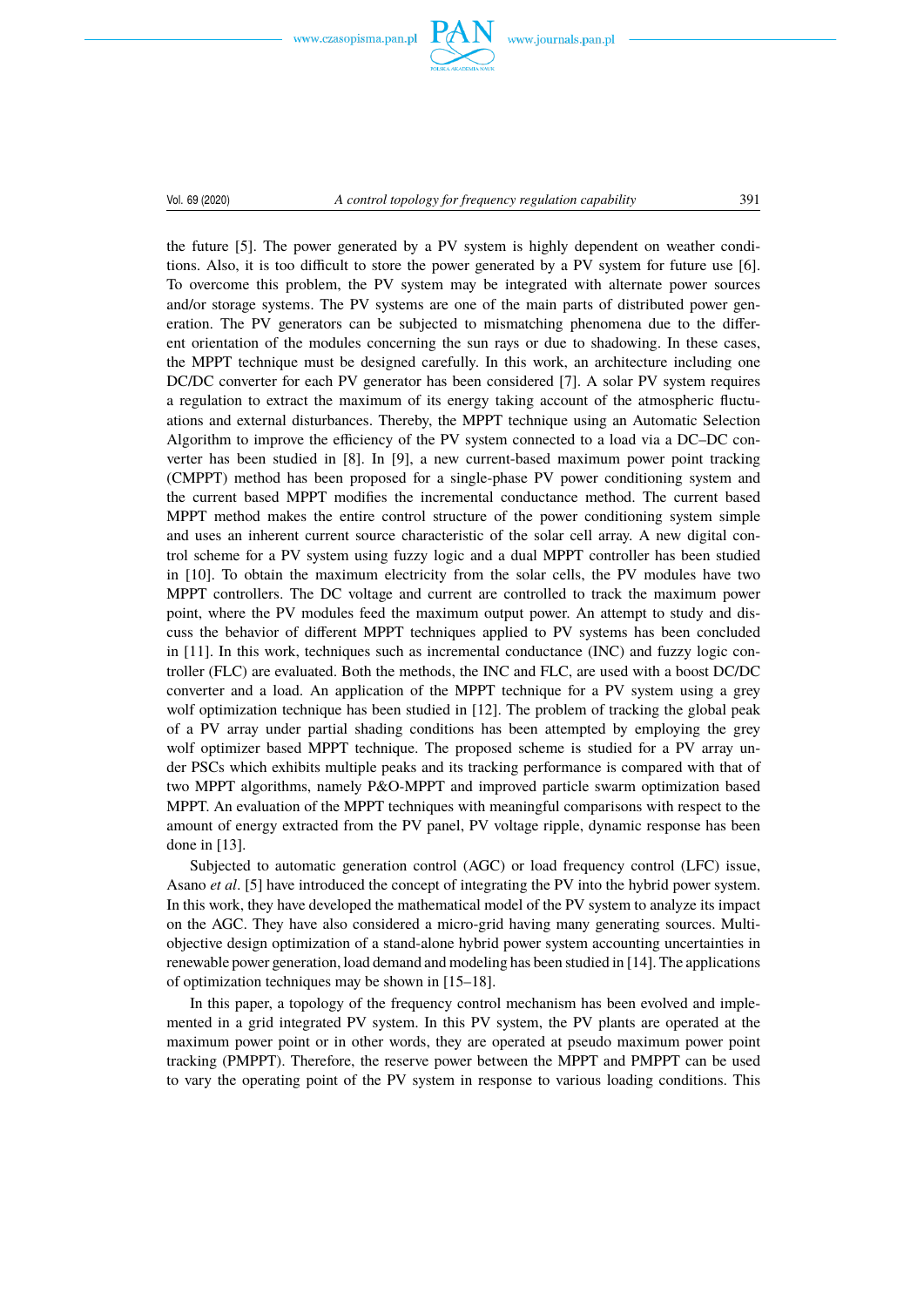

control methodology is achieved by formulating a controller using a system frequency deviation as feedback. The validation of this control mechanism is tested by switching a 2 MW load to a 4 MW load.

The remaining portion of this paper has been divided into four sections. In Section 2, the modeling of the PV system has been discussed. The controller for frequency control of the PV system has been elaborated in Section 3. The detailed schematic of the grid integration of the PV system has been explained in Section 4. Section 5 discusses the simulation results. Section 6 shows that observations of the research work were done.

### **2. Modelling of PV system**

The PV cells develops energy based on the concept when light falls on the P-N junction. Subjected to this, the charge carriers are created in the form of carrying current. In order to increase the current rating, numbers of cells are connected in parallel whereas to increase voltage raring, the numbers of cells are connected in series [19]. The governing equation for the PV array design is given in ([1\)](#page-3-0).

<span id="page-3-0"></span>
$$
I_{pv} = N_p I_{ph} - N_p I_{rh} \left( \exp\left(\frac{q}{kTA} \frac{v_{dc}}{N_s}\right) - 1\right). \tag{1}
$$

In ([1\)](#page-3-0),  $N_p$  and  $N_s$  are the total number of cells connected in parallel and series, respectively;  $I_{rs}$  is the reverse saturation current; *q* is the electron charge whose value is  $1.6 \times 10^{-19}$  C; *k* is Boltzmann's constant with a value of <sup>1</sup>.38×10−<sup>23</sup> <sup>J</sup>/K, *<sup>A</sup>* is the ideality factor, *<sup>T</sup>* is the temperature in Kelvin,  $v_{dc}$  is the output DC voltage of the PV panel and *s* is the irradiation in W/m<sup>2</sup>. In [\(1](#page-3-0)),  $I_{ph}$  is the photon current which is given by ([2\)](#page-3-1).

<span id="page-3-1"></span>
$$
I_{ph} = [I_{sc} + K_t (T - T_{ref})].
$$
 (2)

where:  $I_{sc}$  is the short circuit current of the cell,  $T_{ref}$  is the reference temperature and  $K_1$  is the temperature co-efficient. The date sheet for the expected PV performance is provided by the manufacturer under standard test condition. In this work, the 100 kW PV array consists of 66 strings of 5 series-connected 305.2 W modules connected in parallel  $(66 \cdot 5 \cdot 305.2 \text{ W} = 100.7 \text{ kW})$ . The PV array block has two inputs that allow you varying sun irradiance (input 1 in  $W/m^2$ ) and temperature (input 2 in deg. C).

In order to have reserve capacity of a PV panel, the PV panel has operated at an operating point away from its maximum power point. This can be achieved by a modified fractional *Voc* method. To know the details on this, it may be studied in [20]. In this approach of tracking the PV panel operates at pseudo-MPPT (PMPPT), more control over the active power may be possible that can be injected into the grid (check the statement). In this work, a novel control methodology has been proposed to maintain system frequency by keeping some portion of the PV system output as reserve. This reserve power is used whenever there is a need for injection of extra power to gain system stability followed by a large disturbance. The flowchart of the PMPPT algorithm is shown in Fig. 1.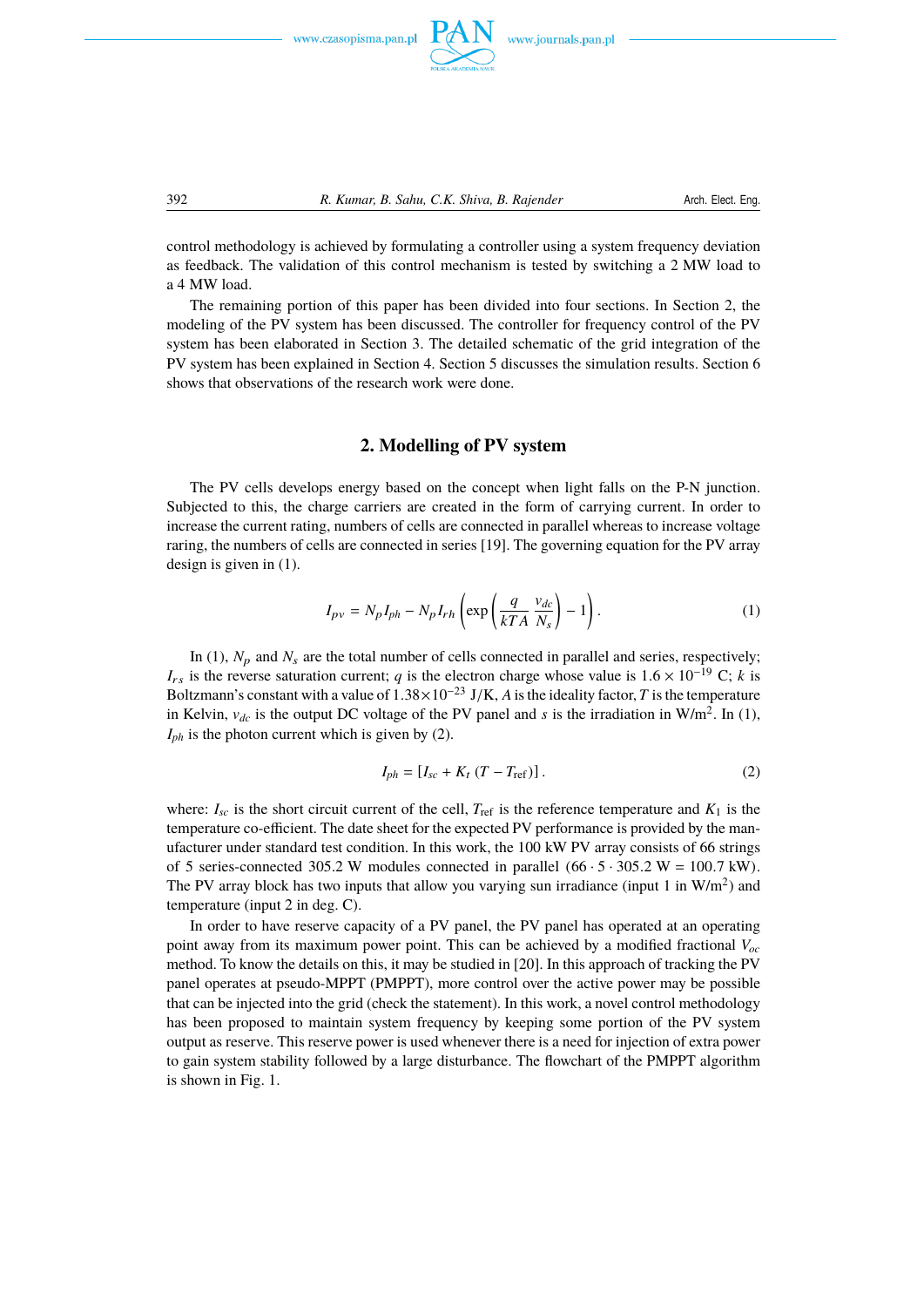

#### Vol. 69 (2020) *A control topology for frequency regulation capability* 393



Fig. 1. Flow chart of PMPPT algorithm

# **3. Frequency control methodology by PV**

The controller makes the PV available for change in active power generation in proportion to the deviation in grid frequency. The expression for frequency deviation  $(\Delta f)$  may be shown in ([3\)](#page-4-0).

<span id="page-4-0"></span>
$$
\Delta f = f_{\text{actual}} - f_{pmpp} \,. \tag{3}
$$

This controller processes the signal from pseudo MPPT and the feedback signal (i.e.  $\Delta f$ ) from the grid. If any disturbance occurs in the grid, the corresponding change in grid frequency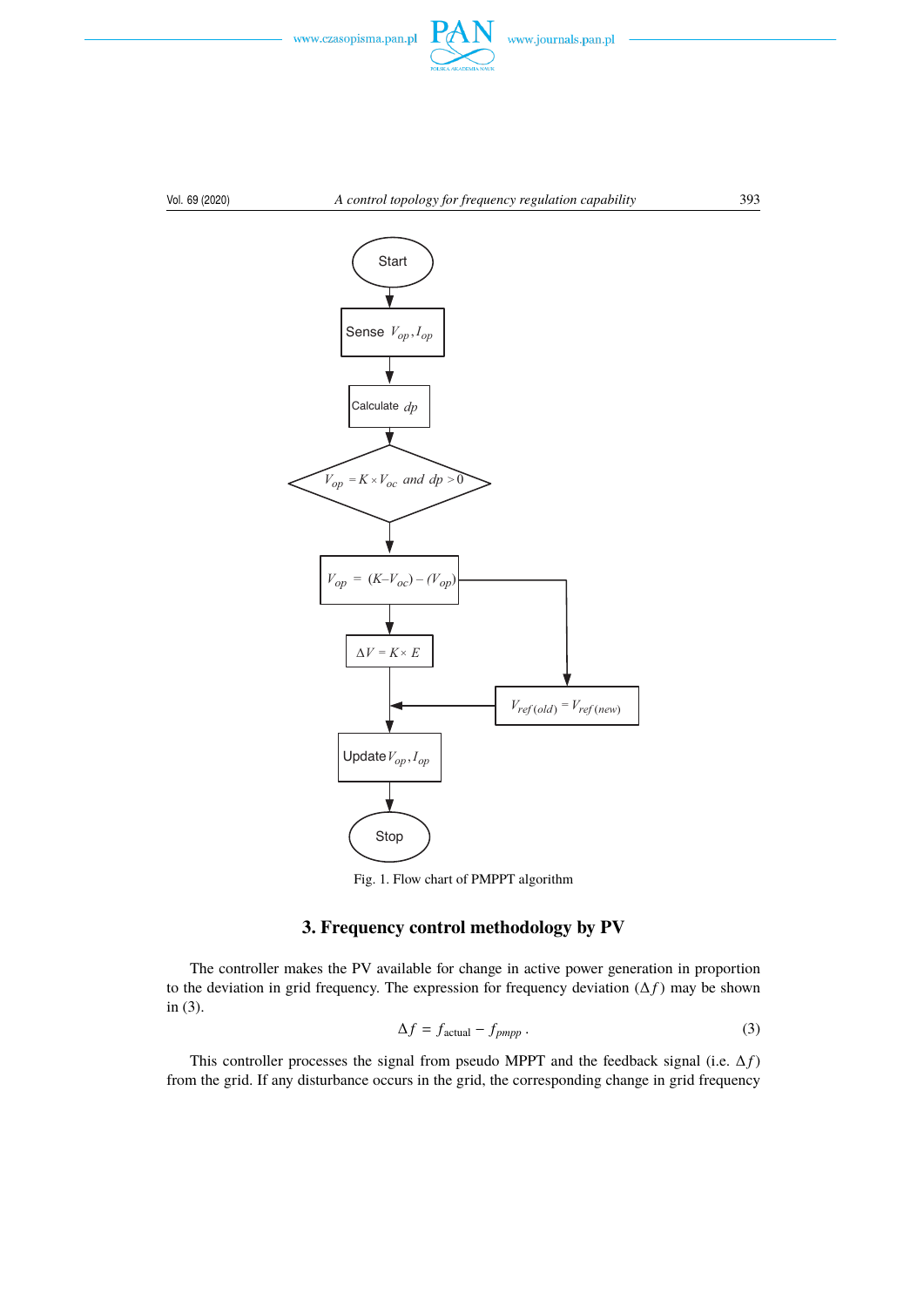

is processed by a PI controller in order to produce a corresponding change in duty ratio (refer Fig. 2). As shown in Fig. 3, the controller uses the reserve power ( $P_{\text{reserve}}$ ) to do the required change in active power at PV output. The expression for reserve power may be expressed in [21].



Fig. 2. Schematic for frequency control

To have reserved in the PV panel, the PV is loaded by a voltage above to the operating voltage corresponding to the power reserve. Since the PV power needs to change in accordance with frequency deviation, a signal proportional to the frequency deviation is subtracted from the duty ratio corresponding to, i.e. after being processed by a PI controller. For example, when there is an increase in load, the PV decreases in order to increase in active power generation as shown in Fig. 3.



Fig. 3. PV with reserve power capacity

## **4. Studied test system**

A 100 kW PV array is connected to a 25 kV grid via a DC–DC boost converter through a 3-phase 3-level voltage source converter (VSC) [22]. The average model contains PV array de-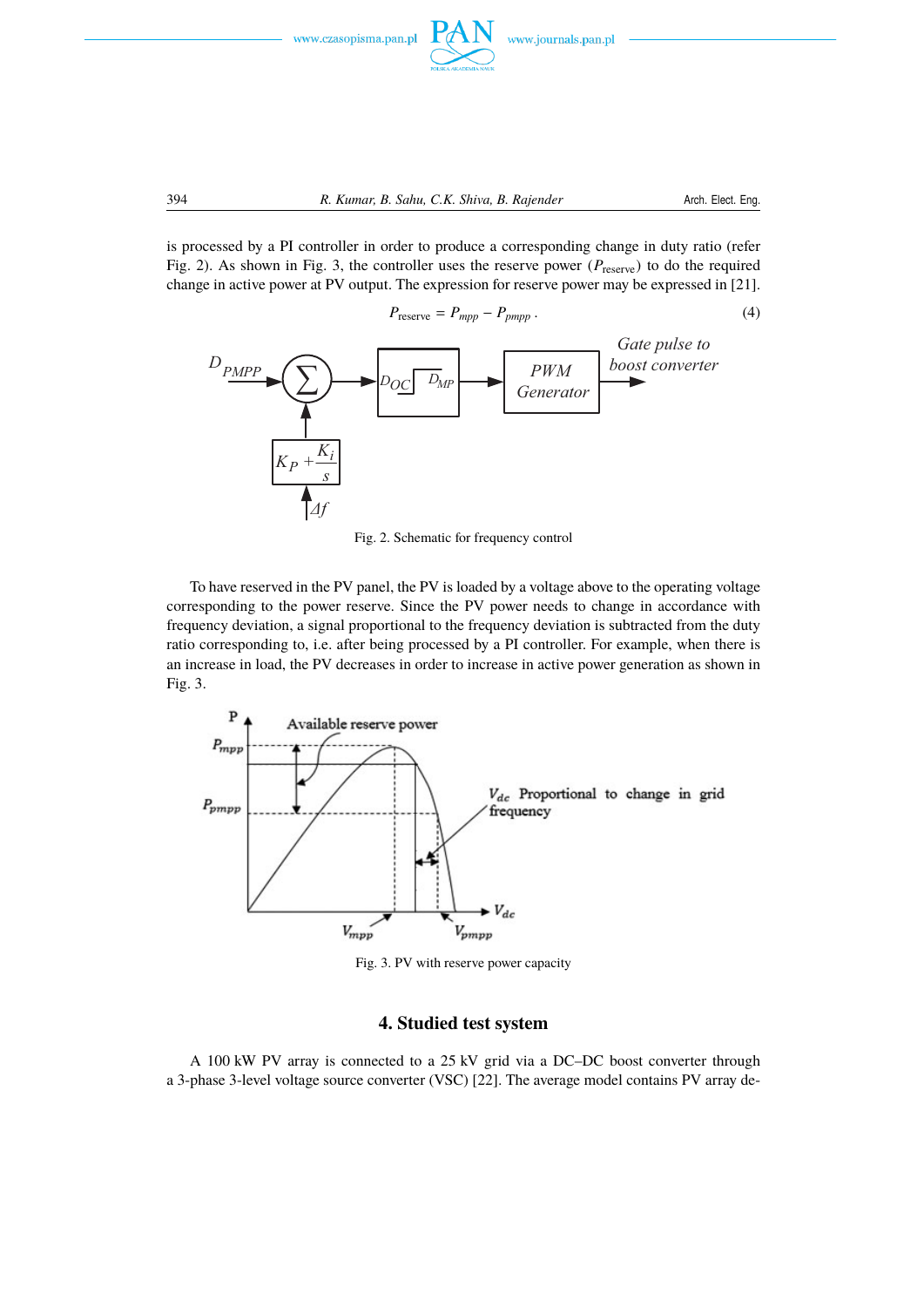



livering a maximum of 100 kW at 1000 W/m<sup>2</sup> sun irradiance, a DC–DC boost converter, 3-level 3-phase VSC, 100 kVA, 260 V/25 kV three-phase coupling transformer and the utility grid. The detail data of the PV system are shown in Table 1. This table refers that the total number of series connected cells is 96, the open-circuited voltage is 64.2 V, the short-circuit current is 5.96 A, the voltage at maximum power is 54.7 V and the current at maximum power is 5.58 A.

| Number of series-connected cells:  | 96     |
|------------------------------------|--------|
| Open-circuit voltage: $V_{oc}$     | 64.2 V |
| Short-circuit current: $I_{sc}$    | 5.96 A |
| Voltage at maximum power: $V_{mp}$ | 54.7 V |
| Current at maximum power: $I_{mp}$ | 5.58 A |

Table 1. Data of PV system

The schematic of the proposed model is shown in Fig. 4. The complete model has been developed in the Matlab/Simulink environment. In this model, the PV runs in the PMPPT technique. Initially, a 2 MW load is applied to run the simulation in a normal operating mode. In order to impose a disturbance into the system, a large amount of a load of another 2 MW load is switched into the grid.



Fig. 4. Schematic of grid integrated PV plant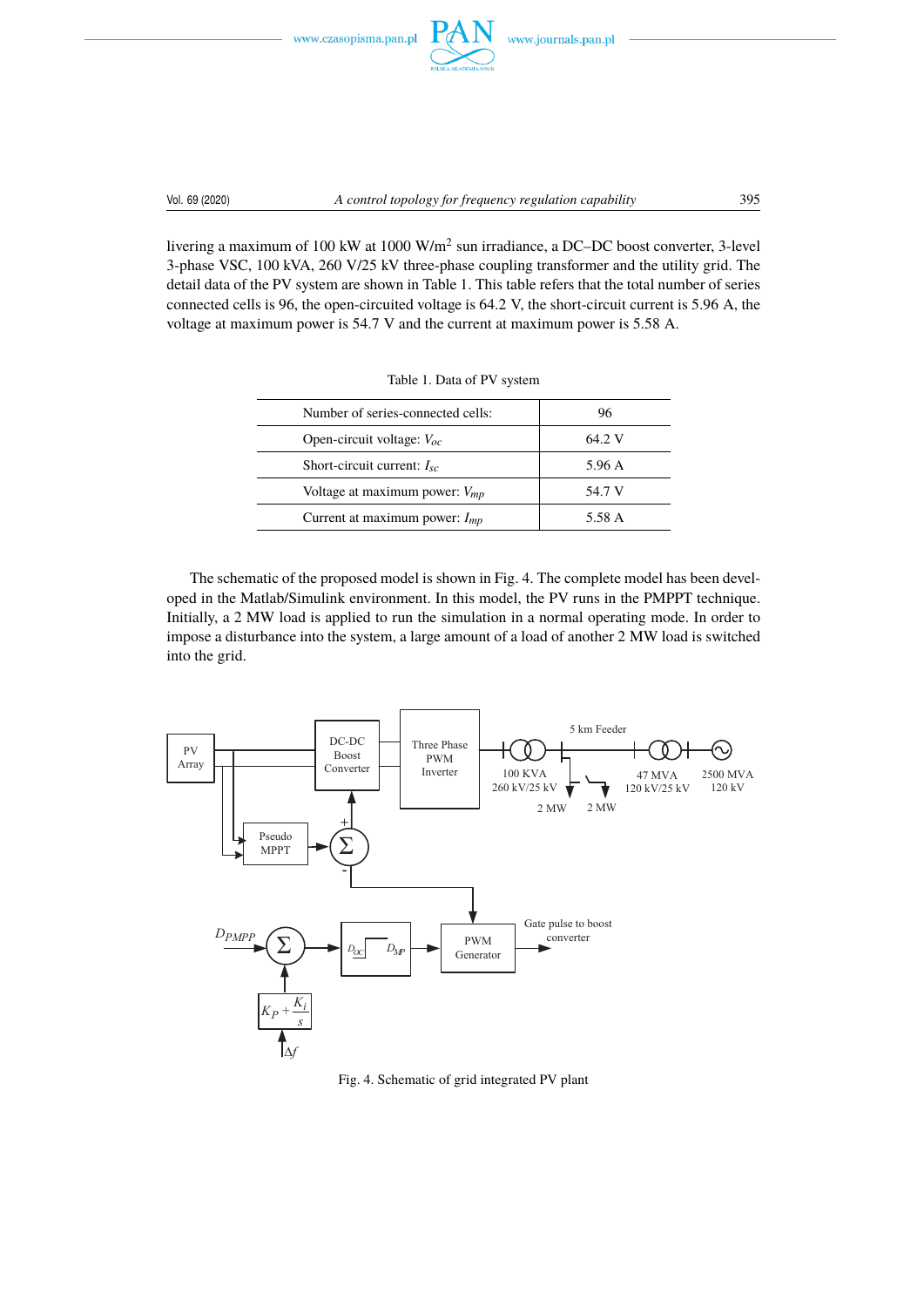



## **5. Results and discussions**

To distinguish between the performance of the PV panel due to the MPPT and PMPPT algorithm, the schematic model is first run by the MPPT and then by the PMPPT algorithm. In this paper, the MPPT of the incremental conductance method is adopted for maximum power point operation [23]. Figs. 5 and 6 showed the P–V and I–V characteristics of the designed PV panel under various irradiance levels. From these plots, it may be observed that maximum power output from the PV panel is 100 kW and the corresponding output voltage from the PV panel is 275 V.







Fig. 6. I–V curve of PV plant under various irradiance level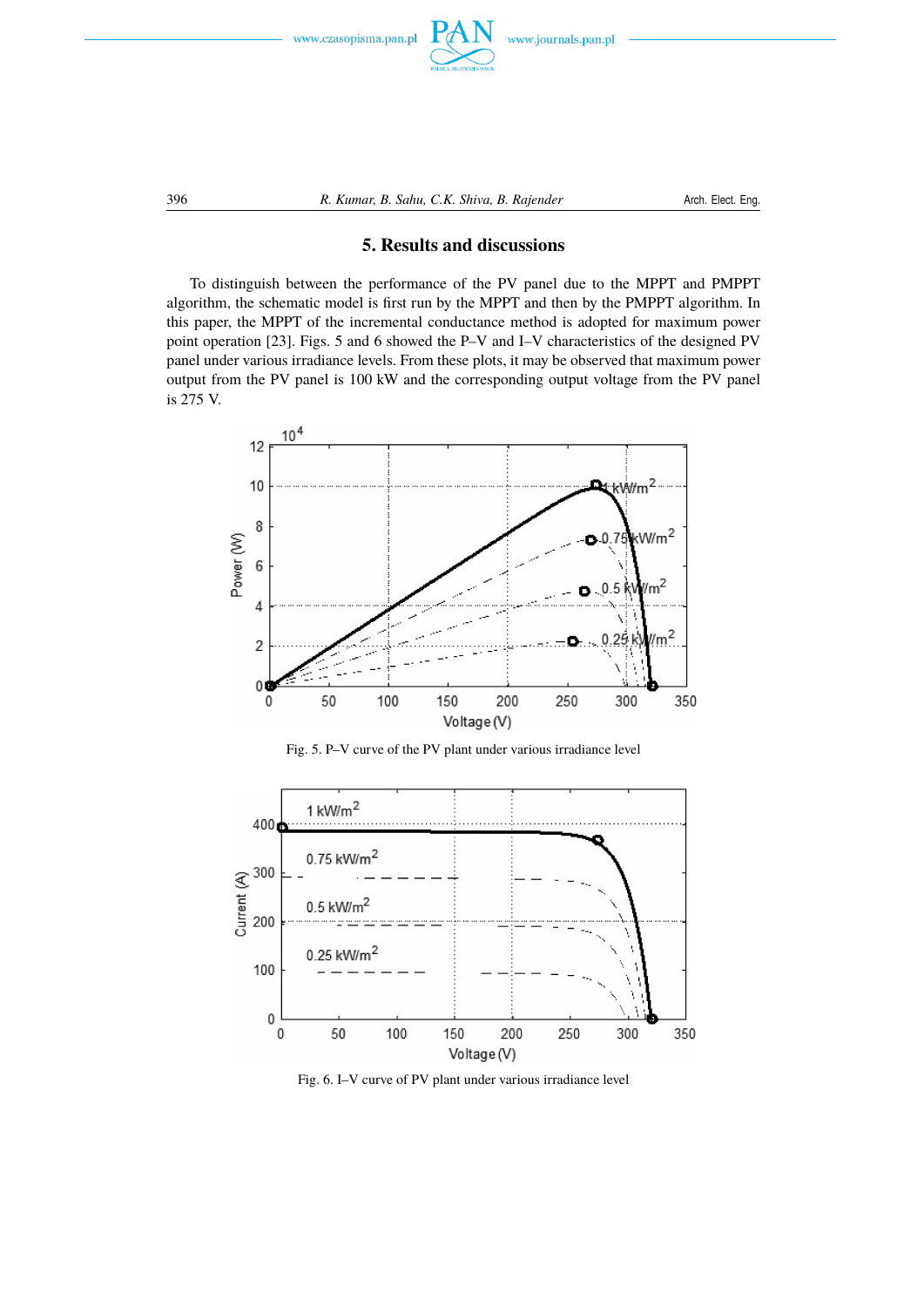



For the LFC study, the plot of change in grid frequency subjected to load perturbation has been shown in Fig. 7. In this figure, the load demand is 2 MW up to 1 s. As it is an increase in load demand, a decrease in frequency deviation is observed in terms of undershooting. However, the system regains its stable mode of operation after 0.25 s. Again, at  $t = 1$  s, load demand has been increasing up to 4 MW. In response to this, frequency deviation is observed in the same Fig. 7. As expected, an increase in load demand may be observed with decrease in frequency. However, the proposed PMPPT method is quite effective to regulate the frequency deviation with fewer oscillations.



Fig. 7. Plot of the change in grid frequency of the proposed method

Figs. 8 and 9 represent the core idea of the paper. To take those plots, the simulation is first made to run with the MPPT algorithm under the conditions that for the first one second, the simulation runs with 2 MW load and then it is run with an additional 2 MW resulting in a total load demand of 4 MW. After this, the same should be maintained to run the simulation with the PMPPT algorithm.

In Figs. 8 and 9, the power and voltage output from the PV panel are plotted based on MPPT and PMPPT algorithms, in order. As observed from the simulation results, the PV panel output power is 100 kW whereas the PV panel operating voltage is approximately 275 V in both the conditions, whether the load demand is 2 MW or 4 MW using the MPPT technique (refer Table 2).

This shows that the MPPT technique operates at its maximum power point operation with constant voltage both at steady-state and dynamic conditions and does not follow the load demand. In effect of this, the frequency regulation cannot be controlled to the satisfactory value. This shows that some modified techniques are needed for the frequency regulation action. As concerned with the PMPPT algorithm, the power generation by the PV panel follows the load demand and its operating point changes subjected to load demand for the better frequency regulation. As shown in Fig. 8, when load demand is 2 MW, the PV panel output power is 68.02 kW and PV panel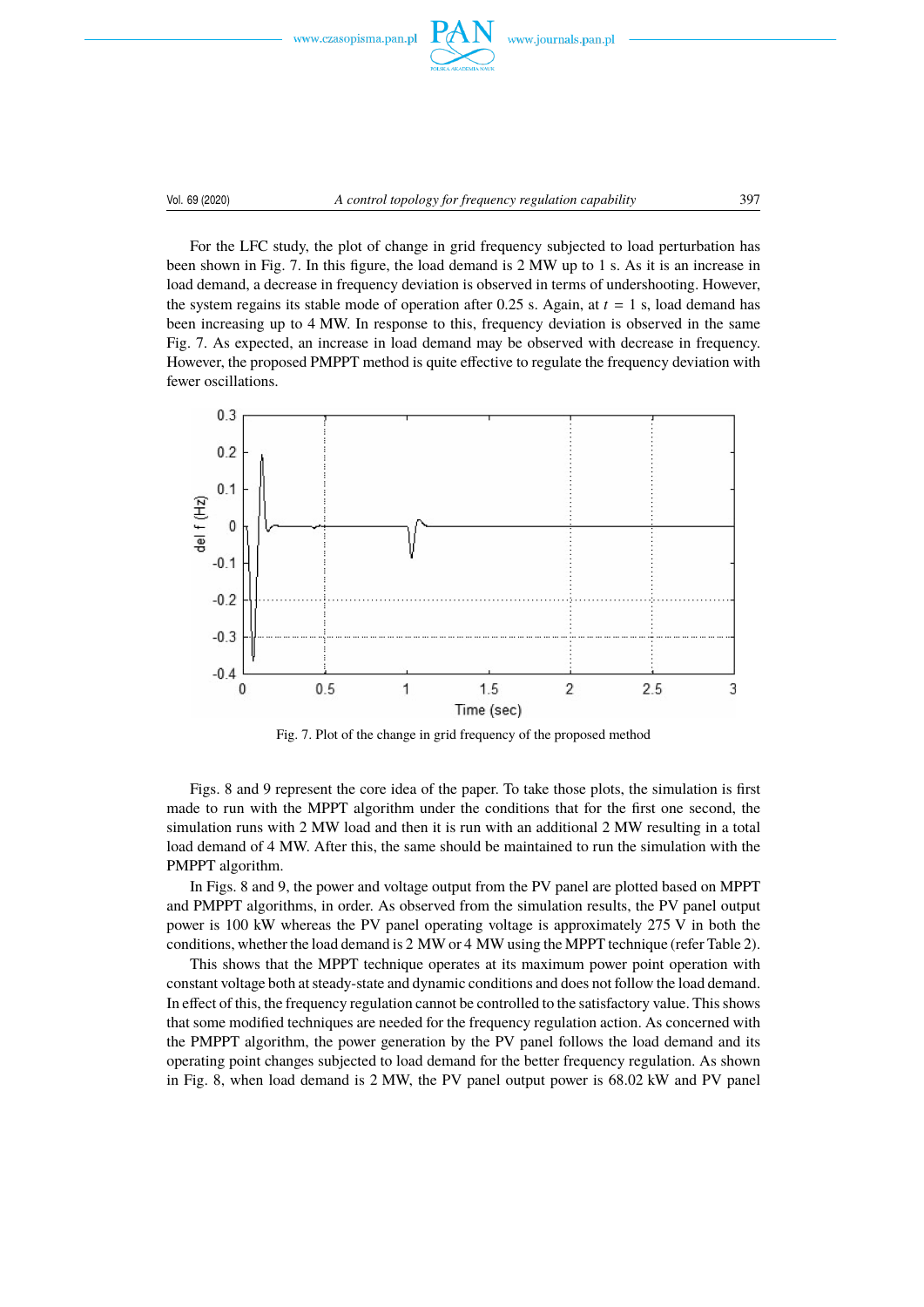



Fig. 8. Output power of PV panel under MPPT and PMPPT



Fig. 9. Output voltage of PV panel under MPPT and PMPPT

output voltage is 310 V as per the PMPPT algorithm. Further, when load demand is increased from 2 MW to 4 MW, the power generated by the PV panel is approximately 89.01 kW whereas the operating PV voltage is reduces to approximately 235 V, which is quite sufficient to reduce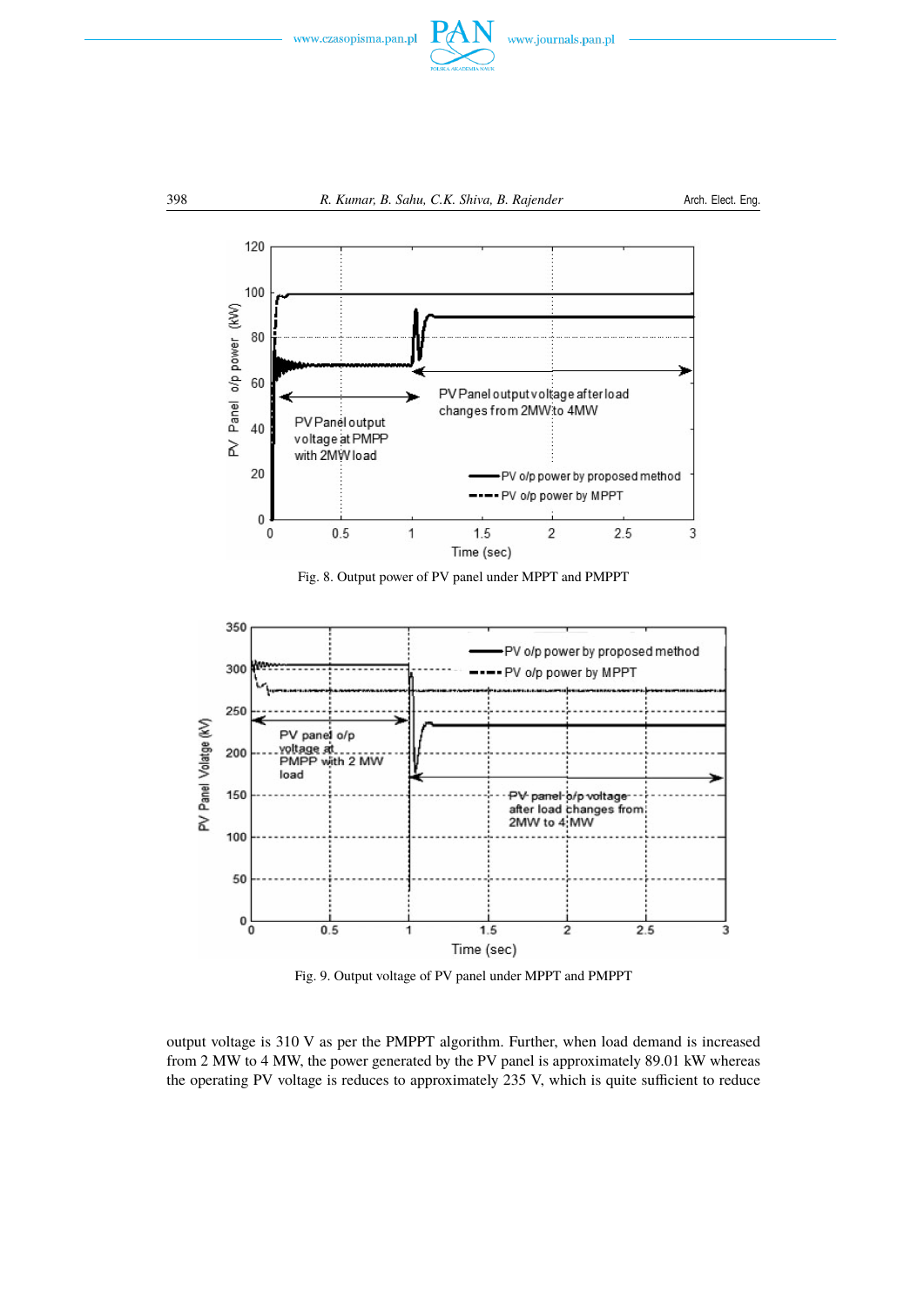



### Vol. 69 (2020) *A control topology for frequency regulation capability* 399

Table 2. Comparative analysis of MPPT and PMPPT algorithm

| <b>MPPT</b> algorithm (Studied) | <b>PMPPT</b> algorithm (Proposed) |  |  |  |
|---------------------------------|-----------------------------------|--|--|--|
| Load demand: 2 MW               |                                   |  |  |  |
| PV panel output power: 100 kW   | PV panel output power: 68.02 kW   |  |  |  |
| PV panel output voltage: 275 V  | PV panel output voltage: 310 V    |  |  |  |
| Load demand: 4 MW               |                                   |  |  |  |
| PV panel output power: 100 kW   | PV panel output power: 89.01 kW   |  |  |  |
| PV panel output voltage: 275 V  | PV panel output voltage: 235 V    |  |  |  |

the frequency error to zero (refer Table 2). This increases the performance of the PV panel using the PMPPT algorithm. Moreover, this increases the reliability of the system. By doing this, we not only achieving good frequency regulation but also extend the PV pane life cycle.

## **6. Conclusions**

A method of frequency regulation issue has been implemented in this paper for the studied grid integrated PV plant model. The proposed control theory has been implemented in the MATLAB/Simulink platform. A two-stage PV plant with a grid consisting of 2 MW load has been developed to implement the control topology. The reserve power has been made available at the PV plant by the PMPPT algorithm. The following observations may be concluded from the simulation results. These may be pointed as follows.

- 1. The simulation results showed that the implemented control strategy is effective to control the frequency regulation of the designed test system.
- 2. The advantage of the proposed method is that it allows the PV to operate at PMPPT which makes possible to run the PV with reserve power capacity without employing a battery for storage.
- 3. The proposed PMPPT algorithm effectively tracks the load following the performance of the PV panel.

Further work is going on to implement the proposed idea to design a damping controller in order to achieve power system stability.

#### <span id="page-10-0"></span>**References**

- [1] http://mospi.nic.in, accessed April 2019.
- [2] Esram T., Chapman P.L., *Comparison of photovoltaic array maximum power point tracking techniques*, IEEE Transactions on Energy Conversion, vol. 22, no. 2, pp. 439–449 (2007).
- [3] Xu Z., Guan X., Jia Q.S., Wu J., Wang D., Chen S., *Performance analysis and comparison on energy storage devices for smart building energy management*, IEEE Transactions on Smart Grid, vol. 3, no. 4, pp. 2136–2147 (2012).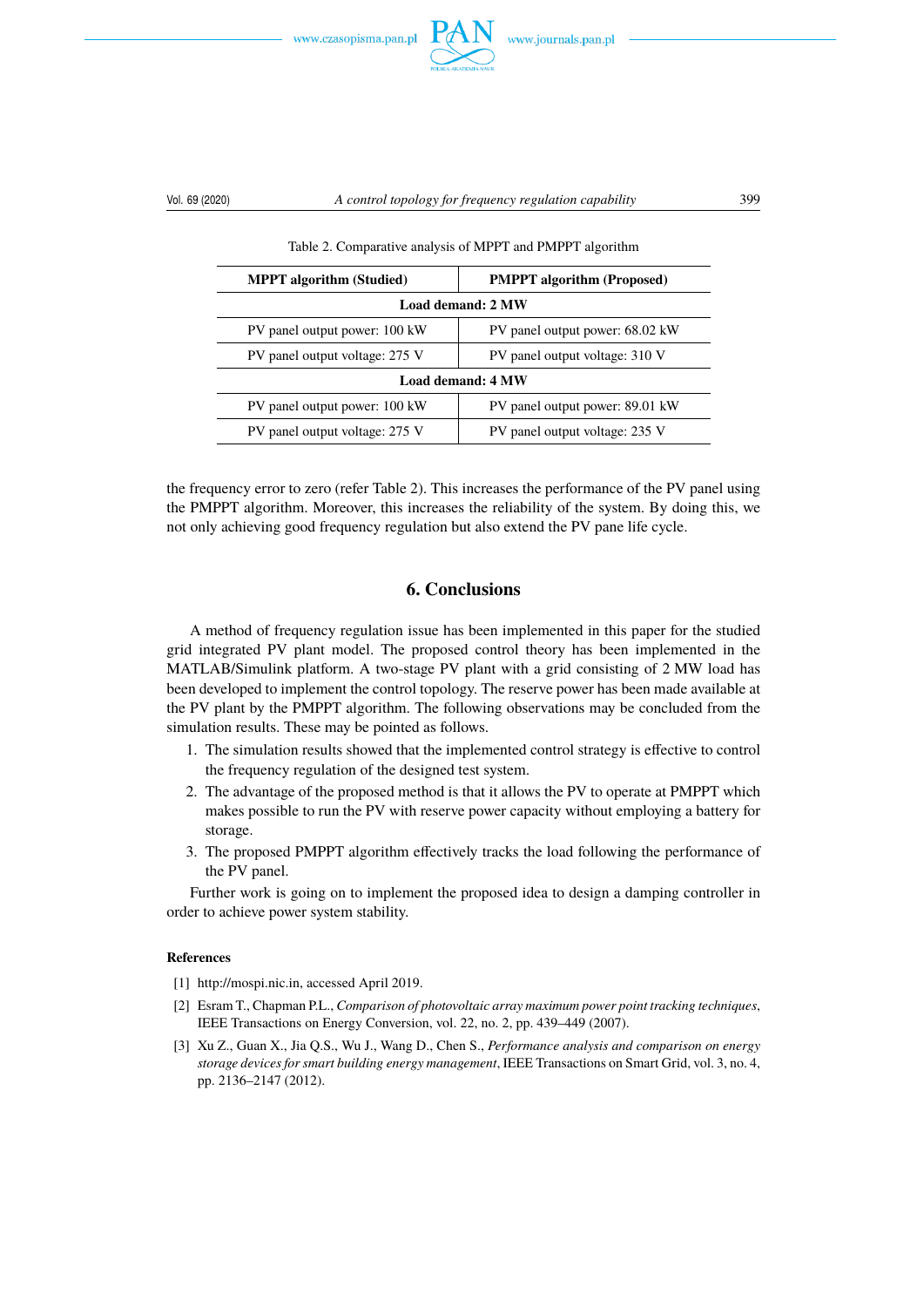





- [4] Ahmed N.A., Miyatake M., Al-Othman A.K., *Power fluctuations suppression of stand-alone hybrid generation combining solar photovoltaic/wind turbine and fuel cell systems*, Energy Conversion and Management, vol. 49, no. 10, pp. 2711–2719 (2008).
- [5] Asano H., Yajima K., Kaya Y., *Influence of photovoltaic power generation on required capacity for load frequency control*, IEEE Transactions on Energy Conversion, vol. 11, no. 1, pp. 188–193 (1996).
- [6] Uzunoglu M., Onar O.C., Alam M.S., *Modeling, control and simulation of a PV/FC/UC based hybrid power generation system for stand-alone applications*, Renewable energy, vol. 34, no. 3, pp. 509–520 (2009).
- [7] Renaudineau H., Donatantonio F., Fontchastagner J., Petrone G., Spagnuolo G., Martin J.P., Pierfederici S., *A PSO-based global MPPT technique for distributed PV power generation*, IEEE Transactions on Industrial Electronics, vol. 62, no. 2, pp. 1047–1058 (2014).
- [8] Andaloussi Z.J., Raihani A., Elmagri A., Bouattane O., *Toward an approach to improve MPPT efficiency for PV system*, April 2017 IEEE International Conference on Wireless Technologies, Embedded and Intelligent Systems (WITS), pp. 1–5 (2017), DOI: 10.1109/WITS.2017.7934644.
- [9] Cha H., Lee S., *Design and Implementation of Photovoltaic Power Conditioning System using a Current based Maximum Power Point Tracking*, Proc. 43rd IAS Annual Meeting (IEEE Industry Applications Society), pp. 1–5 (2008), DOI: 10.1109/08IAS.2008.302.
- [10] Sankar R., Velladurai S., Rajarajan R., Thulasi J.A., *II. PV system description: Maximum power extraction in PV system using fuzzy logic and dual MPPT control*, August 2017, IEEE International Conference on Energy, Communication, Data Analytics and Soft Computing (ICECDS), pp. 3764–3769 (2017).
- [11] Ibnelouad A., El Kari A., Ayad H., Mjahed M., *A comprehensive comparison of the classic and intelligent behavior MPPT techniques for PV systems*, March 2017, IEEE 14th International Multi-Conference on Systems, Signals and Devices (SSD), pp. 526–531 (2017), DOI: 10.1109/SSD.2017.8166966.
- [12] Mohanty S., Subudhi B., Ray P.K., *A new MPPT design using grey wolf optimization technique for photovoltaic system under partial shading conditions*, IEEE Transactions on Sustainable Energy, vol. 7, no. 1, pp. 81–188 (2015).
- [13] de Brito Moacyr A.G., Sampaio Leonardo P., Guilherme Melo, Canesin Carlos A., *Comparative Analysis of MPPT Techniques for PV Applications*, 2011 International Conference on Clean Electrical Power (ICCEP) (2011), DOI: 10.1109/ICCEP.2011.6036361.
- [14] Maheri A., *Multi-objective design optimisation of standalone hybrid wind-PV-diesel systems under uncertainties*, Renewable Energy, vol. 66, pp. 650-661 (2014).
- [15] Nandi M., Shiva C.K., Mukherjee V., *A moth–flame optimization for UPFC–RFB-based load frequency stabilization of a realistic power system with various nonlinearities*, Iranian Journal of Science and Technology, Transactions of Electrical Engineering, vol. 43, no. 1, pp. 581–606 (2019).
- [16] Mudi J., Shiva C.K., Mukherjee V., *Multi-verse Optimization Algorithm for LFC of Power System with Imposed Nonlinearities Using Three-Degree-of-Freedom PID Controller*, Iranian Journal of Science and Technology, Transactions of Electrical Engineering, vol. 43, no. 4, pp. 837–856 (2019).
- [17] Ganguly S., Shiva C.K., Mukherjee V., *Frequency stabilization of isolated and grid connected hybrid power system model*, Journal of Energy Storage, vol. 19, pp. 145–159 (2018).
- [18] Vedik B., Chandel A.K, Subramanyam K.B.V.S.R., *Power system static state estimation using JADEadaptive differential evolution technique*, Soft Computing, vol. 22, no. 21 pp. 7157–7176 (2018).
- [19] Villalva M.G., Gazoli J.R., Ruppert Filho E., *Comprehensive approach to modeling and simulation of photovoltaic arrays*, IEEE Transactions on Power Electronics, vol. 24, no. 5, pp. 1198–1208 (2009).